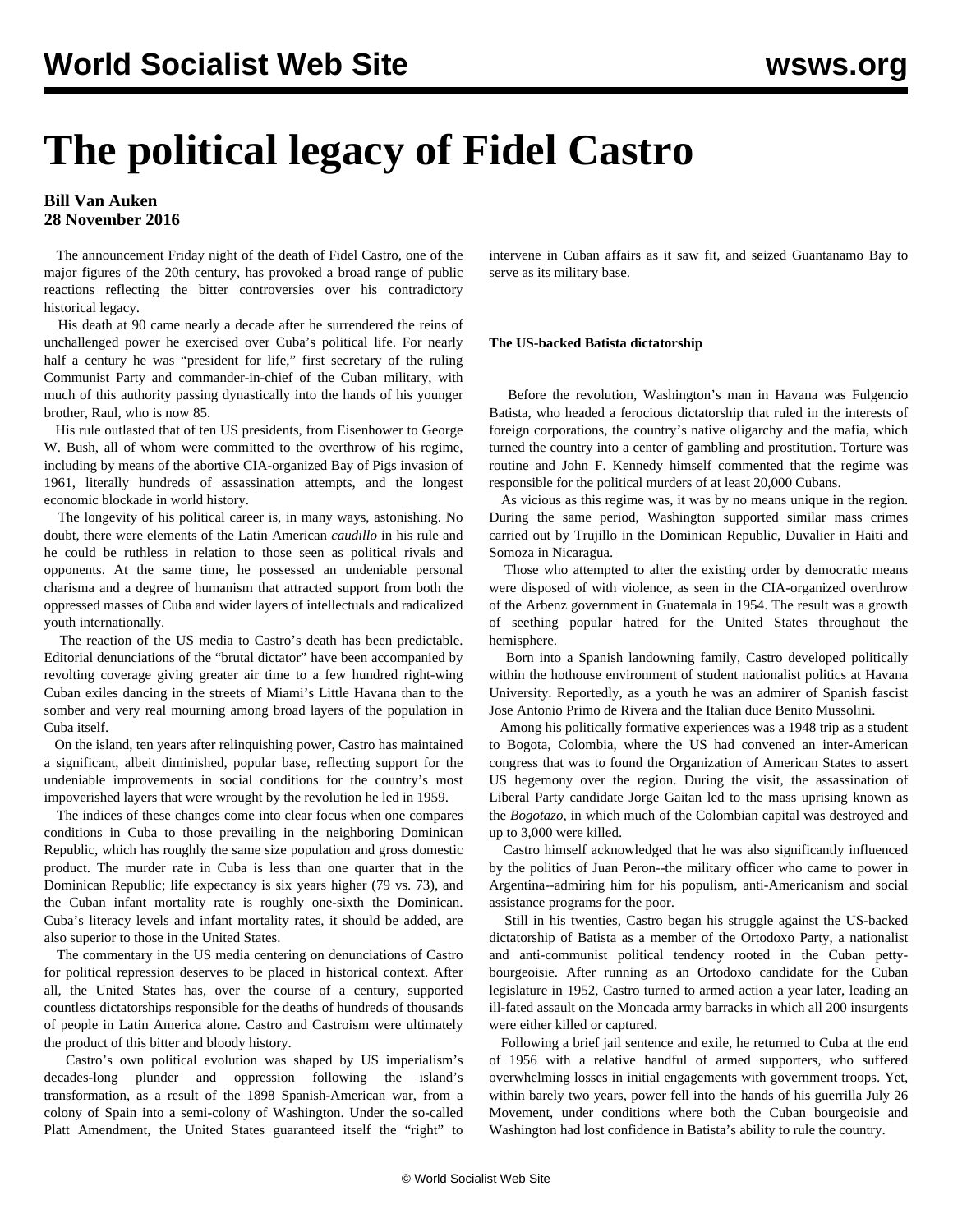There existed broad international sympathy for Castro, whose uprising was seen as a struggle for democracy. Among those expressing support for the new regime was American author Ernest Hemingway, who described himself as "delighted" with the overthrow of Batista.

 Initially, Castro denied he had any sympathy for communism, insisted that his government would protect foreign capital and welcome new private investment, and sought to reach an accommodation with US imperialism.

 However, as the masses of Cuban workers and peasants were demanding results from the Castro revolution, Washington made it clear that it would not tolerate even the most modest social reforms in the territory 90 miles from US shores. The expectations within US ruling circles was that after brief celebrations of the fall of Batista, the new government would get back to business as usual. They were horrified that Castro was actually serious about changing social conditions on the island and raising the living standard of its impoverished masses. They met any attempt at altering the existing order with intransigence.

 In response to limited land reform, Washington sought to strangle the Cuban economy, cutting Cuba's sugar export quota and then denying the island nation oil.

 Castro responded with nationalizations, first of US property, then of Cuban-owned enterprises, and turned to the Soviet bureaucracy for assistance. He simultaneously turned to the discredited Cuban Stalinist Popular Socialist Party, which had supported Batista and opposed Castro's guerrilla movement. The Stalinists provided him with the political apparatus that he lacked.

 Castro was representative of a broader bourgeois-nationalist and antiimperialist movement that swept the colonial and oppressed countries in the post-World War II period, giving rise to figures like Ben Bella in Algeria, Nasser in Egypt, Nkrumah in Ghana and Lumumba in the Congo, among others. Like Castro, many of them attempted to exploit the Cold War conflict between Washington and Moscow to secure their own interests.

 No doubt, there was an opportunistic element in Castro's selfproclamation as a "Marxist-Leninist" and his turn to the Soviet Union. However, it is also the case that in 1960, the October Revolution, which had transformed Russia 43 years earlier, exerted a massive influence internationally, even though the Soviet bureaucracy had long since exterminated the revolution's leaders and severed all ties to genuine Marxism.

 While the rising expectations of the Cuban masses and the obstinate reaction of US imperialism served to push Castro to the left, he was in no sense a Marxist. While sincere in his original intentions to implement significant reforms of Cuban society, his political orientation was always of a pragmatic character.

 Ultimately, Castro went the furthest in striking a Faustian bargain with Soviet Stalinism, which provided massive aid and subsidized trade in return for exploiting Cuba as a bargaining chip in its quest for "peaceful coexistence" with US imperialism.

 With the Stalinist bureaucracy's final betrayal, the dissolution of the USSR in 1991, Cuba was thrown into a desperate economic and social crisis, which the Castro government was able to offset only through an ever-widening opening to foreign capitalist investment, as well as major subsidies from Venezuela, whose own economic crisis is now closing off that source of aid as well.

#### **Rapprochement with Washington**

These are the conditions that laid the groundwork for a rapprochement

between Washington and Cuba, with the reopening of the US embassy in Havana and Obama's visit to the country last March. For its part, US capitalism is determined to exploit Cuban cheap labor and potentially lucrative markets, and ward off the growing influence in the country of its Chinese and European rivals.

 The ruling strata in Cuba see the influx of US capital as a means of salvaging their rule while pursuing a course similar to that of China. The Cuban elite hopes to secure its own privileges and power at the expense of the Cuban working class, under conditions where social inequality on the island is rapidly deepening.

 No doubt all of this troubled Castro in the last decade of his life. During this period, he continued to comment regularly in the Cuban media through a column known as "Reflections." These writings provided little in the way of theoretical insight and reflected the thinking of a sincere petty-bourgeois radical.

 To his credit, until his death he continued to despise everything that US imperialism stood for. He vigorously attacked the hypocrisy of Barack Obama and his combination of "human rights" rhetoric with imperialist wars and drone assassination programs.

 In the aftermath of Obama's visit to Cuba, Castro wrote one of his last columns, bitterly denouncing the US president's speech in Havana. He declared: "... we are capable of producing the food and material riches we need with the efforts and intelligence of our people. We do not need the empire to give us anything."

 The reality, however, is that the Obama visit and the move to "normalize" relations with US imperialism signaled that Castro's revolution, like every other bourgeois nationalist movement and national liberation struggle led by middle-class forces, had reached its ultimate dead end, having failed to resolve the historic problems stemming from the imperialist oppression of Cuba and moving toward restoration of the neocolonialist relations that it had previously opposed.

 Only a cynic could deny the elements of heroism and tragedy in the life of Castro and, above all, the protracted struggle of the Cuban people.

 However, Castro's legacy cannot be evaluated solely through the prism of Cuba, but must take into account the impact of his politics internationally and, above all, in Latin America.

 Here, the most catastrophic role was played by left nationalists in Latin America, as well as petty-bourgeois radicals in Europe and North America, in promoting Castro's coming to power at the head of a small guerrilla army as the opening of a new path to socialism, requiring neither the conscious and independent political intervention of the working class nor the building of revolutionary Marxist parties. The myths surrounding Castro's revolution, and, in particular, the retrograde theories of guerrillaism propagated by his erstwhile political ally Che Guevara, were promoted as the model for revolutions throughout the hemisphere.

#### **The role of Pabloite revisionism**

 Among the most prominent proponents of this false perspective was the Pabloite revisionist tendency that emerged within the Fourth International under the leadership of Ernest Mandel in Europe and Joseph Hansen in the US, subsequently joined by Nahuel Moreno in Argentina. They insisted that Castro's coming to power had proven that armed guerrillas led by the petty-bourgeoisie and based on the peasantry could become "natural Marxists," compelled by objective events to carry out the socialist revolution, with the working class reduced to the role of passive bystander.

 They further concluded that Castro's nationalizations created a "workers state" in Cuba, despite the absence of any organs of workers'